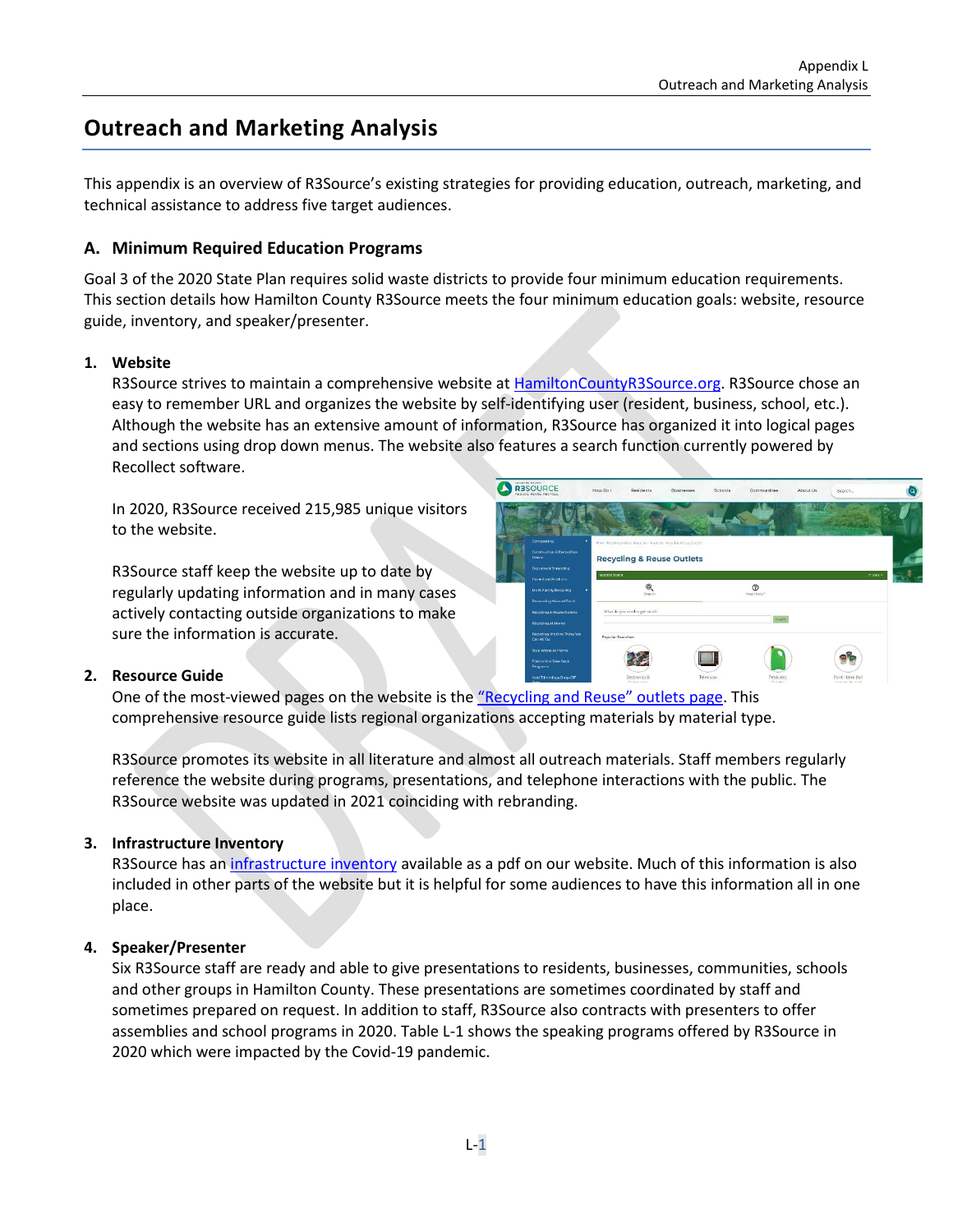| Table L-1. District Presentations in 2020 |                                          |       |  |  |
|-------------------------------------------|------------------------------------------|-------|--|--|
|                                           | Number of Presentations   People Reached |       |  |  |
| Classroom programs and assemblies         | 167                                      | 4.175 |  |  |
| Adult seminars                            | 36                                       | 1,343 |  |  |
| <b>Total</b>                              | 203                                      | 5.518 |  |  |

#### **B. Outreach and Education – Outreach Plan and General Education Requirements**

R3Source outreach, education, and technical assistance programs address all the required 5 target audiences. Table L-2 lists the programs R3Source offers by audience. This list may shift as needs of the audience change or new program opportunities arise, however, R3Source will offer appropriate programming to each of the five audiences throughout the planning period.

| Table L-2: R3Source Outreach Programs by Audience |                                                                                                                                                         |                                                                                                            |  |
|---------------------------------------------------|---------------------------------------------------------------------------------------------------------------------------------------------------------|------------------------------------------------------------------------------------------------------------|--|
| Residents                                         | <b>Recycling Hotline</b><br><b>Advertising Campaigns</b><br><b>Target Communities</b><br>Seminars/ Presentations<br>Container Loan Program<br>$\bullet$ | Let's Stop Waste at Multi-Families<br>Social Media<br>Newsletter<br>Website                                |  |
| Schools                                           | <b>Recycling Hotline</b><br>٠<br>Website<br><b>Classroom Programs and Assemblies</b><br>٠<br><b>Field Trips</b>                                         | Let's Stop Waste at Schools<br>Container Loan Program<br><b>Waste Audit Toolkit</b><br>Newsletter          |  |
| Industries                                        | <b>Recycling Hotline</b><br>Social Media<br>Let's Stop Waste<br>P2 Internship                                                                           | <b>Waste Audit Toolkit</b><br>Newsletter<br>513 Green Certification<br>Seminars/Presentations              |  |
| Commercial<br><b>Businesses</b>                   | <b>Recycling Hotline</b><br>Social Media<br>Let's Stop Waste<br>Seminars/Presentations<br>$\bullet$<br>P2 Internship                                    | 513 Green Certification<br>$\bullet$<br><b>Waste Audit Toolkit</b><br>Container Loan Program<br>Newsletter |  |
| Communities<br>Elected<br><b>Officials</b>        | <b>Recycling Hotline</b><br>Seminars/Presentations<br><b>Community Toolkit</b><br>Let's Stop Waste                                                      | <b>Target Community Outreach</b><br>Newsletter<br>Container Loan Program<br>Website                        |  |

## **Using Best Practices to Optimize Outreach**

R3Source commits to following Ohio EPA's best practices when conducting outreach and behavior change, including: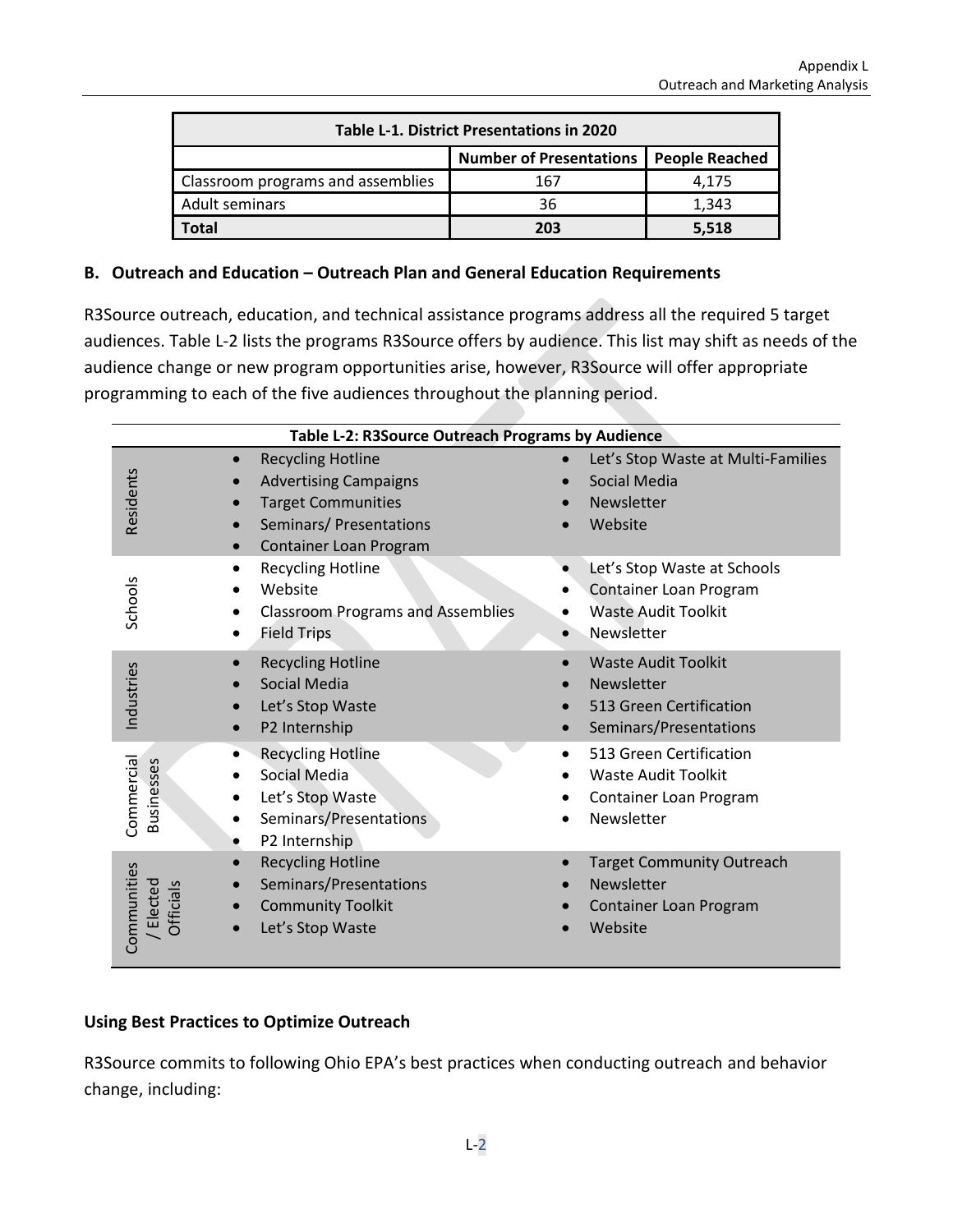- 1. Understanding the different needs of different audiences.
- 2. Focusing on changing behavior not just creating awareness.
- 3. Having measurable outcomes to achieve.
- 4. Using a consistently and frequently repeated message.
- 5. Evaluating the results to determine if the program is achieving the desired outcome.

For example, when R3Source starts working with a Target Community, staff takes the time to get to know the needs of the community, meeting with elected officials and community administration, attending meetings of resident groups such as block watch or beautification committees, and surveying residents. Staff ensures the appropriate infrastructure is in place to divert materials from the landfill and creates outreach materials that go beyond awareness to encourage behavior change. R3Source also finds multiple media on which to spread the message such as mailers, billboards, signage, and newsletters. Staff wraps up the Target Community work with a wrap up report evaluating the results.

# **Aligning Outreach and Education Programs with Diversion Opportunities**

When planning an outreach or education effort, R3Source takes the time to evaluate the infrastructure available to a target audience and aligns the outreach to that available infrastructure. Questions considered include:

#### **Recycling**

- Does this audience have recycling available?
- For residents is the recycling curbside or drop-off?
- Do they need to pay a subscription fee to participate?
- For businesses, is recycling service available during the needed times?
- Do they have the space to accommodate recycling?
- For schools, do the children have access to recycling at school?

## **Food**

- Is this audience able to legally donate prepared food?
- Do food scrap drop-offs or curbside collection services exist in their area?
- For businesses, do they have a commercial kitchen with space for food waste prevention technology?
- For businesses, is food scrap collection available to them?
- For residents, do they have space for backyard composting?

## **Yard Trimmings**

- For residents, do they have access to curbside yard trimmings collections?
- For residents, do they have yards that would generate yard trimmings?
- For residents, do they have vehicles to transport yard trimmings to drop off locations?

R3Source ensures the most effective outreach by aligning the outreach materials to appropriate audiences with access to the needed infrastructure for the desired behavior change.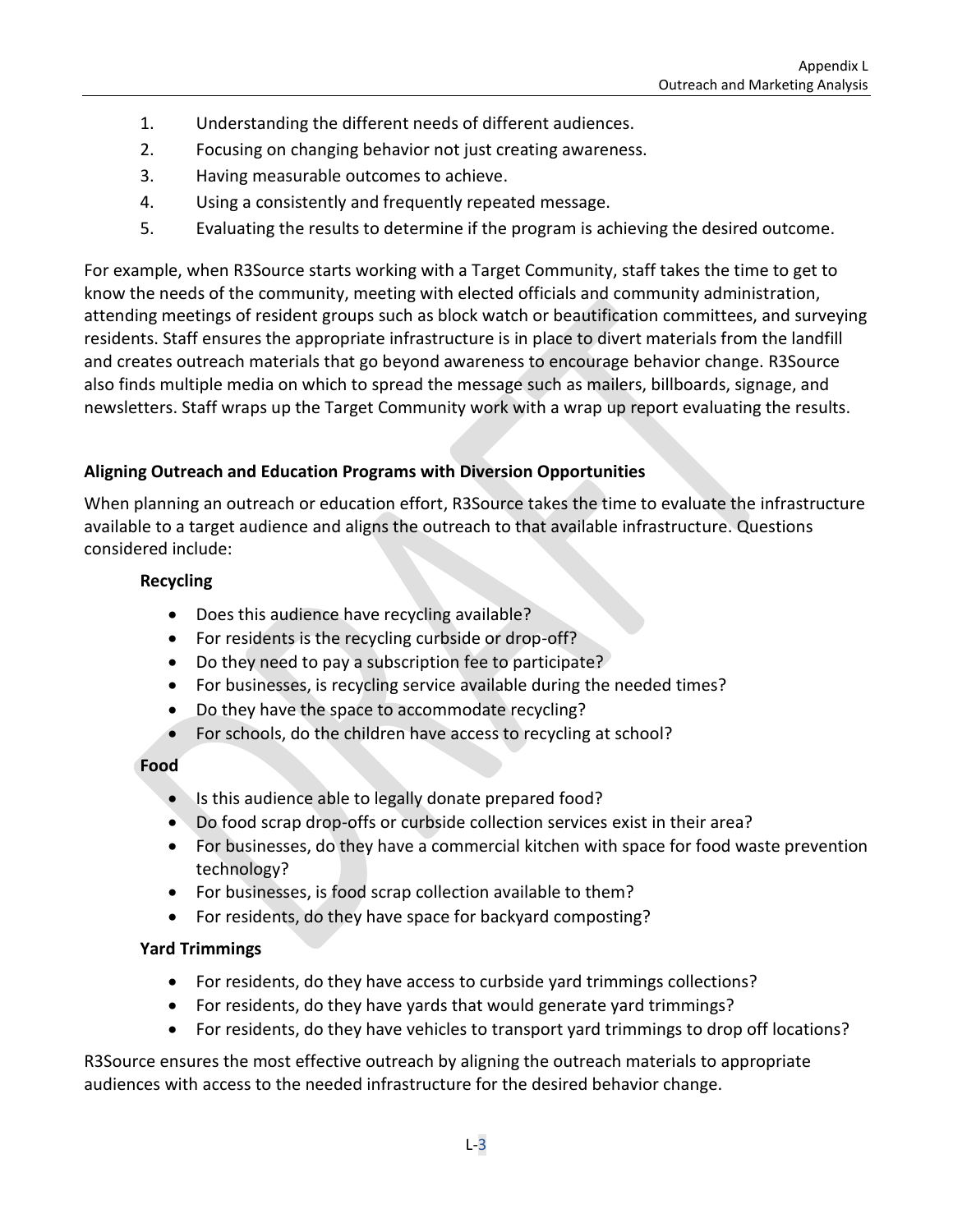#### **Incorporating Behavior Change Principles**

R3Source frequently uses the techniques laid out in *Fostering Sustainable Behavior* by Doug McKenzie-Mohr to develop behavior change campaigns. This technique involves more work upfront than traditional awareness campaigns. After identifying the desired behavior, staff searches for past research and possibly conducts new research to better understand the barriers of adopting the behavior. Often outreach ideas need to be tested on a small scale and results analyzed before launching a full-scale campaign.

Evaluating the campaign or outreach effort afterward is also an important step to learn the effectiveness and gain insight into improvements for future campaign or programs.

#### **Program Descriptions**

Table L-3 outlines outreach programs targeting all the audiences. Descriptions of each program is listed below the table.

| Table L-3: Outreach and Education Based Programs Reaching Most Audiences |                        |                   |                 |                                     |  |
|--------------------------------------------------------------------------|------------------------|-------------------|-----------------|-------------------------------------|--|
| ID                                                                       | <b>Name</b>            | <b>Start Date</b> | <b>End Date</b> | Goal(s)                             |  |
|                                                                          | Recycling Hotline      | Ongoing           | Ongoing         | 4,000 calls per year                |  |
|                                                                          | Newsletter             | Ongoing           | Ongoing         | 6,000 stakeholders reached per year |  |
|                                                                          | Website                | Ongoing           | Ongoing         | 200,000 unique visitors each year   |  |
|                                                                          | Container Loan Program | Ongoing           | Ongoing         | 25,000 people reached per year      |  |
|                                                                          | Social Media           | Ongoing           | Ongoing         | 10% increase in followers per year  |  |
|                                                                          | <b>Seminars</b>        | Ongoing           | Ongoing         | 1,300 adults reached per year       |  |

- **Recycling Hotline**: R3Source has a hotline number for individuals to call with questions on recycling, composting, and other waste diversion issues.
- **Newsletter:** R3Source publishes a digital newsletter four times per year highlighting current programs and opportunities. Although this is an awareness piece, it promotes programs and campaigns rooted in behavior change.
- **Website:** R3Source maintains a primary website [\(https://hamiltoncountyr3source.org/\)](https://hamiltoncountyr3source.org/) with information on various programs as described at the beginning of this appendix.
- **Container Loan Program:** Organizations and individuals can borrow recycling and composting event containers. This program helps reinforce the normative behavior of separating out recyclable and organics.
- **Social Media:** R3Source has a primary presence on Facebook, LinkedIn, and YouTube. This outreach is mostly awareness based but works to build a community and keep our audiences engaged.
- **Seminars:** Staff presents both in person and virtual seminars on various waste reduction topics. These seminars vary from informational to instructional.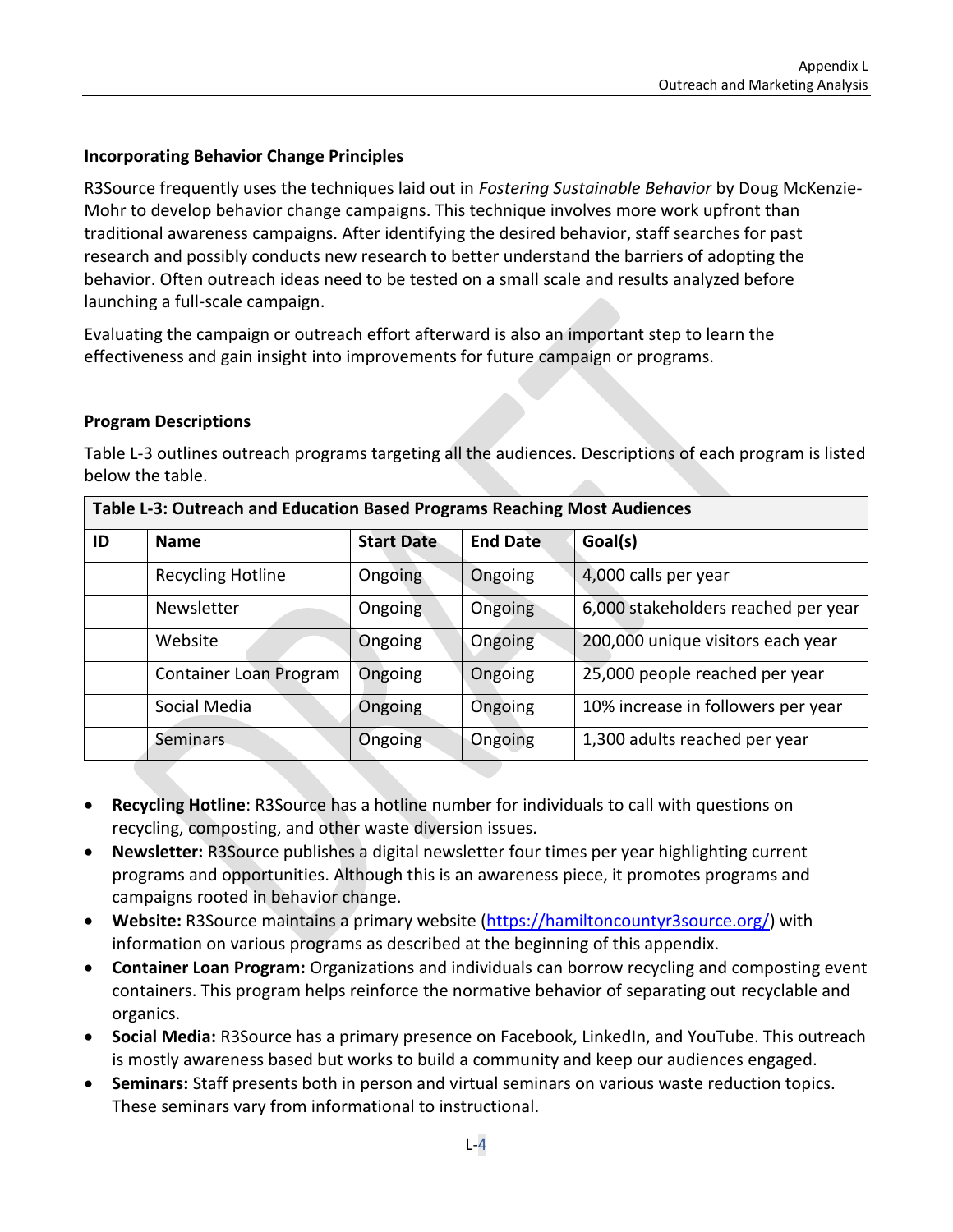| <b>Table L-4: Residential Outreach and Education Based Programs</b> |                                               |                   |                 |                               |
|---------------------------------------------------------------------|-----------------------------------------------|-------------------|-----------------|-------------------------------|
| ID                                                                  | <b>Name</b>                                   | <b>Start Date</b> | <b>End Date</b> | Goal(s)                       |
|                                                                     | <b>Advertising Campaigns</b>                  | Ongoing           | Ongoing         | Campaign dependent            |
|                                                                     | <b>Target Community</b>                       | Ongoing           | Ongoing         | <b>Community Dependent</b>    |
|                                                                     | <b>Seminars</b>                               | Ongoing           | Ongoing         | 1,300 adults reached per year |
|                                                                     | Let's Stop Waste at Multi-<br><b>Families</b> | Ongoing           | Ongoing         | 5 new complexes per year      |

- **Advertising Campaigns:** Conduct an annual robust county-wide residential outreach campaign. This campaign will incorporate social marketing principals to change behavior and primarily target residents. Campaign focus could vary from reducing wasted food, to recycling, to encouraging reuse.
- **Target Communities:** Target underperforming communities with technical assistance and outreach to residents to improve residential waste diversion participation and programs.
- **Let's Stop Waste at Multi-Families:** A technical assistance program for multi-family buildings to implement recycling into their infrastructure. This program strives to make recycling as easy as landfilling and includes resident outreach.

| <b>Table L-5: School Outreach and Education Based Programs</b> |                                      |                   |                 |                                   |
|----------------------------------------------------------------|--------------------------------------|-------------------|-----------------|-----------------------------------|
| ID                                                             | <b>Name</b>                          | <b>Start Date</b> | <b>End Date</b> | Goal(s)                           |
|                                                                | Classroom Programs and<br>Assemblies | Ongoing           | Ongoing         | 12,000 people reached per<br>year |
|                                                                | Field Trips                          | Ongoing           | Ongoing         | 10 field trips per year           |
|                                                                | Let's Stop Waste at Schools          | Ongoing           | Ongoing         | 30 schools assisted per year      |

**Table L-5: School Outreach and Education Based Programs**

- **Classroom Programs and Assemblies:** R3Source offers both in house and contracted programs on many topics ranging from recycling and composting to reducing waste. Educators tailor the program by audience. Access to necessary infrastructure is considered when planning the programs.
- **Field Trips:** R3Source offers subsidized field trips and transportation reimbursement for several waste reduction related field trips. Hands-on and experiential learning encourages behavior change.
- **Let's Stop Waste at Schools:** A technical assistance program for schools to implement recycling, composting, and waste reduction into their infrastructure. This program strives to make recycling as easy as landfilling and includes student and teacher outreach.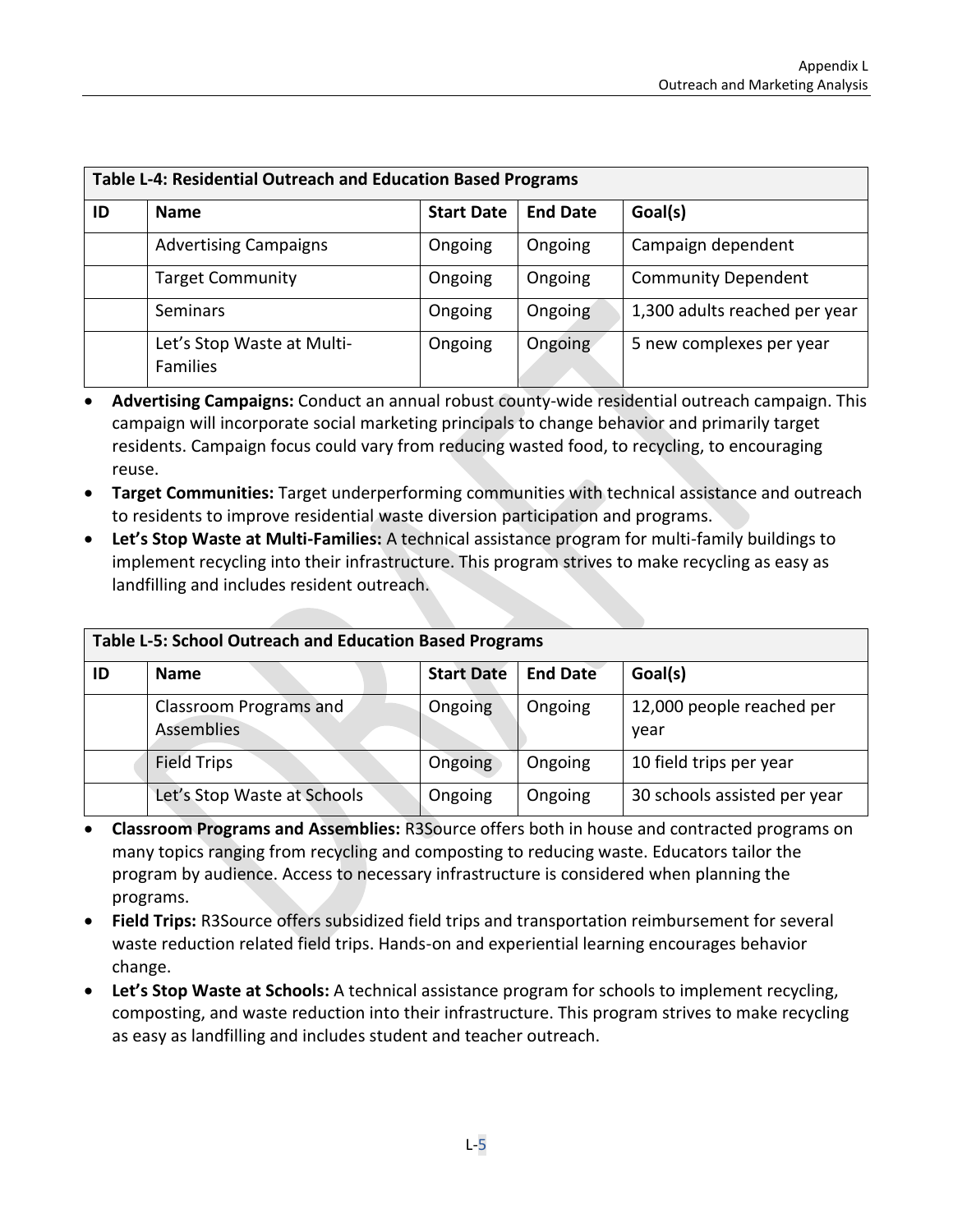| Table L-6: Industry Outreach and Education Based Programs |                                         |                   |                 |                                        |
|-----------------------------------------------------------|-----------------------------------------|-------------------|-----------------|----------------------------------------|
| ID                                                        | <b>Name</b>                             | <b>Start Date</b> | <b>End Date</b> | Goal(s)                                |
|                                                           | Let's Stop Waste                        | Ongoing           | Ongoing         | 5 industries helped each year          |
|                                                           | Pollution Prevention (P2)<br>Internship | Ongoing           | Ongoing         | 2 interns hosted per year              |
|                                                           | 513 Green Certification                 | Ongoing           | Ongoing         | 10 organizations certified per<br>year |

- Let's Stop Waste: A technical assistance program to implement recycling, composting, and waste reduction into their infrastructure. This program strives to make recycling as easy as landfilling and includes employee outreach.
- **P2 Internship:** R3Source pays for part of a summer intern salary to help implement waste reduction and pollution prevention projects.
- **513Green Certification:** An all-around sustainability certification with a strong waste reduction focus that recognizes local businesses.

| <b>Table L-7: Commercial Outreach and Education Based Programs</b> |                            |                   |                 |                                     |
|--------------------------------------------------------------------|----------------------------|-------------------|-----------------|-------------------------------------|
| ID                                                                 | <b>Name</b>                | <b>Start Date</b> | <b>End Date</b> | Goal(s)                             |
|                                                                    | Let's Stop Waste           | Ongoing           | Ongoing         | 50 businesses helped each year      |
|                                                                    | P2 Internship              | Ongoing           | Ongoing         | 2 interns hosted per year           |
|                                                                    | 513Green Certification     | Ongoing           | Ongoing         | 10 organizations certified per year |
|                                                                    | <b>Waste Audit Toolkit</b> | Ongoing           | Ongoing         | 50 unique views per year            |

- **Let's Stop Waste:** Described in "Industries" above.
- **P2 Internship:** Described in "Industries" above.
- **513Green Certification:** Described in "Industries" above.
- **Waste Audit Toolkit:** An online resource for organizations wanting to conduct their own waste audit. This resource explains the different types of audits, and best practices.

| Table L-8: Community Outreach and Education Based Programs |                                  |                   |                 |                                           |
|------------------------------------------------------------|----------------------------------|-------------------|-----------------|-------------------------------------------|
| ID                                                         | <b>Name</b>                      | <b>Start Date</b> | <b>End Date</b> | Goal(s)                                   |
|                                                            | <b>Community Toolkit</b>         | Ongoing           | Ongoing         | Update content twice per year             |
|                                                            | Let's Stop Waste                 | Ongoing           | Ongoing         | Assist 5 community buildings per<br>year  |
|                                                            | <b>Target Community Outreach</b> | Ongoing           | Ongoing         | Partner with two communities<br>each year |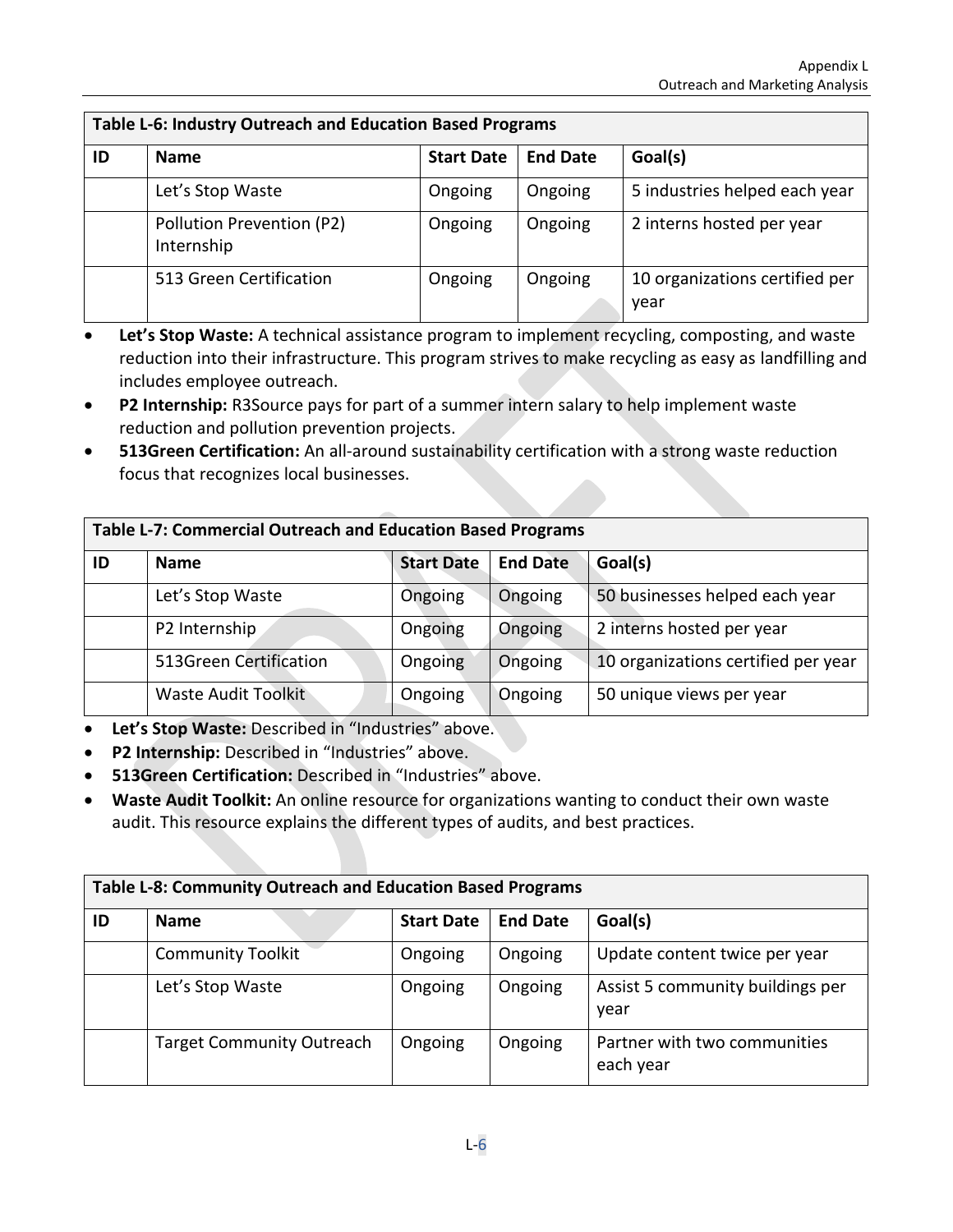- **Community Toolkit:** An online toolkit giving communities easy access to newsletter articles, images, and social media posts. Leveraging community level outreach helps spread the message to more locations.
- **Let's Stop Waste:** Described in "Industries" above.
- **Target Community Outreach:** R3Source partners with two to three communities each year with underperforming diversion rates. Together with the community, R3Source develops an outreach plan that everyone agrees to and then implements the tailored plan. R3Source staff incorporate social marketing principles into the outreach plan.

## **Outreach and Marketing Plan**

Annually, R3Source's communications staff prepare a Communications Work Plan to guide the outreach efforts for the year. The purpose of the Communications Work Plan is to position R3Source as a leader in helping communities, schools, businesses and individuals reduce waste. R3Source typically uses the following marketing tactics to achieve these objectives:

- Digital Advertising (Streaming services, YouTube Pre-rolls, Facebook/Instagram, Google Ads)
- Direct Mail
- **E** Email Marketing
- Public Relations
- Local media news coverage
- Social Media

The Communications Work Plan is in addition to the many programs targeted to the five target audiences, all of which incorporate changing behavior. The Strategic Marketing Plan proactively builds awareness about recycling, reuse, waste reduction and Hamilton County R3Source among residents, businesses, schools and elected officials.

# **C. Outreach Priority: Food**

The Waste Composition Analysis in Appendix H identified food as the most predominant single material category in both residential and business waste landfilled. In addition, the Processing Capacity Analysis in Appendix H identified processing capacity for this material as the largest area for improvement within Hamilton County. Given that one in five Hamilton County residents is food insecure<sup>1</sup> and food waste in the landfill can create greenhouse gas emissions, focusing on reducing wasted food can have a major impact socially and environmentally.

Strategies to address reducing wasted food will need to focus on multiple audiences to have a broad impact. R3Source plans to regularly evaluate strategies and adapt based on successes and available technology. Here are two sample strategies R3Source will implement.

## **1. Residential Wasted Food Campaign**

**Purpose/Goal:** To change residential behavior around reducing wasted food. Identified behaviors include shopping with a grocery list, inventorying the pantry and refrigerator before shopping, storing food properly to optimize useable life, and consuming leftovers.

<sup>&</sup>lt;sup>1</sup> Feeding America